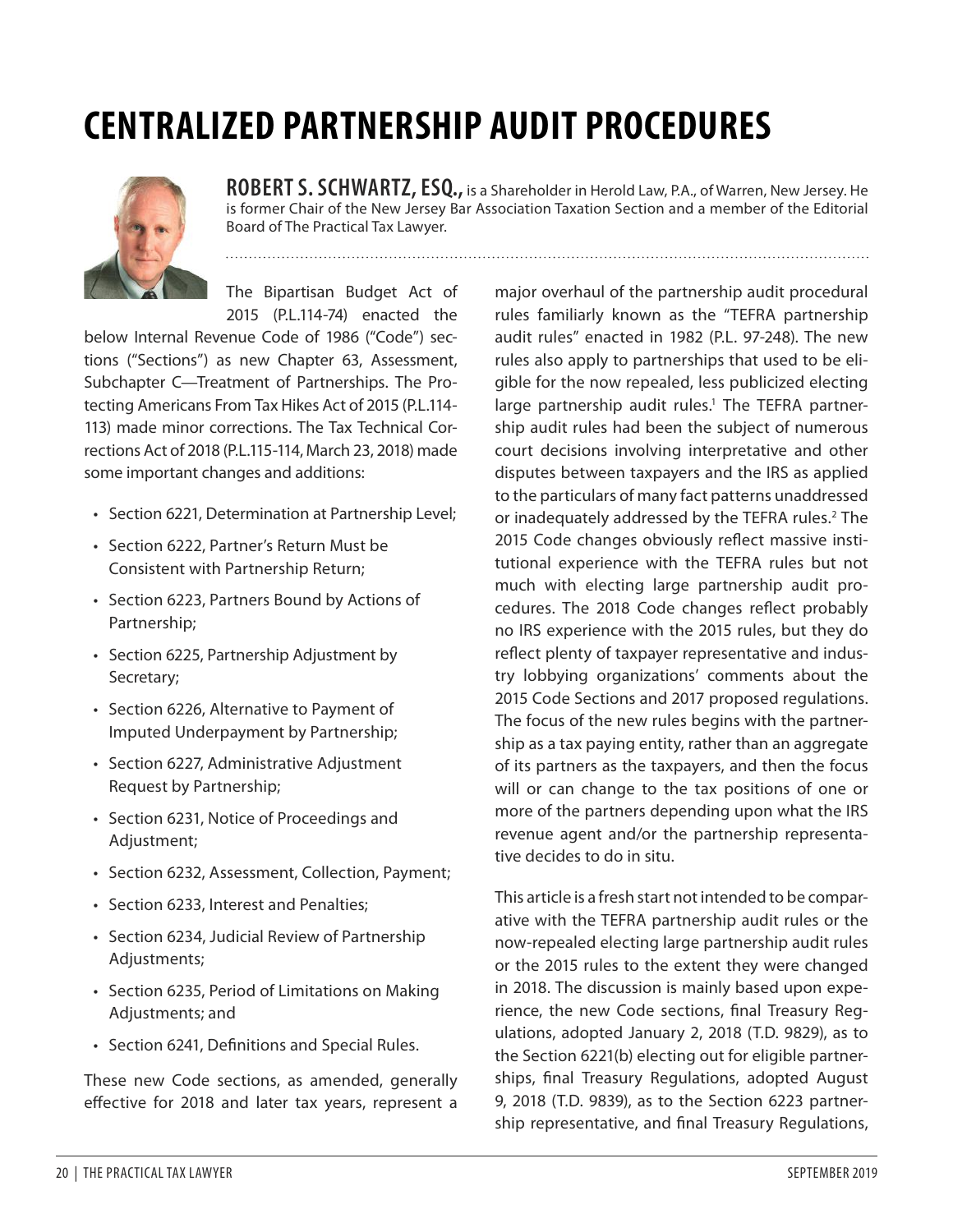adopted February 21, 2019 (T.D. 9844), and their preamble (the "Preamble"), as to nearly all of the rest of these Code Sections, the legislative history to the 2018 legislation<sup>3</sup>, and the Internal Revenue Manual's TEFRA partnership audit guidelines (IRM).<sup>4</sup> To know anything about the new rules, one has to pretty much know everything except special rules for RICs and REITs found in Treas. Reg. §301.6226(b)-3(b)  $(4)$ . At a first glance that is impossible.<sup>5</sup> The article does not cover every aspect or important nuance, but should serve as a starting point for the attorney charged with representing a partnership or partner in audit or appeal or with amending or drafting partnership agreements.<sup>6</sup>

## **AUDIT ADJUSTMENTS TO PARTNERSHIP-RELATED ITEMS**

Paraphrased, Section 6221(a) states *the* general rule. Any tax amount, and related penalties, additions to tax or additional amounts, and underpayment interest, attributable to an IRS audit adjustment of a "partnership-related item" (key term of art) shall be assessed and collected against the partnership (or limited liability company or any other entity that is tax classified as a "partnership" governed substantively by Subchapter K of the Code) in accordance with Section 6232; for example, a simple general partnership *per se,* and its individual general partners because they are as general partners jointly and severally liable for partnership audit adjustment amounts. Most situations will involve limited liability companies and limited partnerships with entity general partners so the IRS collects from an entity.

The biggest fork in the road, or exception to this audit procedural rule, is found at Section 6221(b) for smaller, simpler partnerships. A partnership, that taken together with any and all S corporation partners, that does not involve the combined furnishing of more than 100 Forms K-1 to partners or shareholders for a taxable year may elect out of new Chapter 63, Subchapter C, on a year-by-year basis. However, there can be no "ineligible" partners during the year. Before electing out, the potent "partnership representative" must undertake due diligence to identify any and all "ineligible" partners — a tax classified partnership, a trust, a foreign entity that would not be treated as a C corporation if it were a domestic entity, an estate of an individual other than that of a former partner, a person holding a partnership interest on behalf of another, such as an agent or mere nominee<sup>7</sup>, or, surprisingly, a disregarded entity, meaning, typically, a limited liability company owned by one individual or corporation. Even one of a kind of these partners for any day during the partnership's year makes the election unavailable for the year. Treas. Reg. §301.6221(b)-1(b). While not the same as far as who are S corporation ineligible owners, the ineligible partner approach is analogous to S corporation ineligible shareholders rendering S corporation status unavailable.

Where the election is thought desirable, the partnership representative will be making it on each year's Form 1065. The election is not a simple matter of box checking. The election requires an eligibility statement and particularized disclosures to the IRS of partner identities and locations, tax classifications and tax ID numbers, as well as annual notification to the partners of the election having been made for the year. There will probably be a new IRS Form for this purpose at some point. The election must be filed with a timely filed Form 1065 and allowing for filing extension. The IRS has the power to declare inaccurate elections void, and it appears that there is no recourse to Federal courts.

Partnership agreement provisions can vary about the latitude or lack thereof, and personal liability or lack thereof, concerning the partnership representative's responsibilities about the annual election. For example, an agreement may mandate partnership representative election out for all eligible years. Alternatively, at least prospective, passive limited partners ordinarily would want to be advised about the consequences of not making the election for an eligible partnership. The author believes that the election out will most often be desirable from the perspectives of the partners, if for no other reasons than because they are less likely to lose control over partnership-related items that can have a material impact on partnership after-tax returns or their own tax returns and the IRS's audit burden is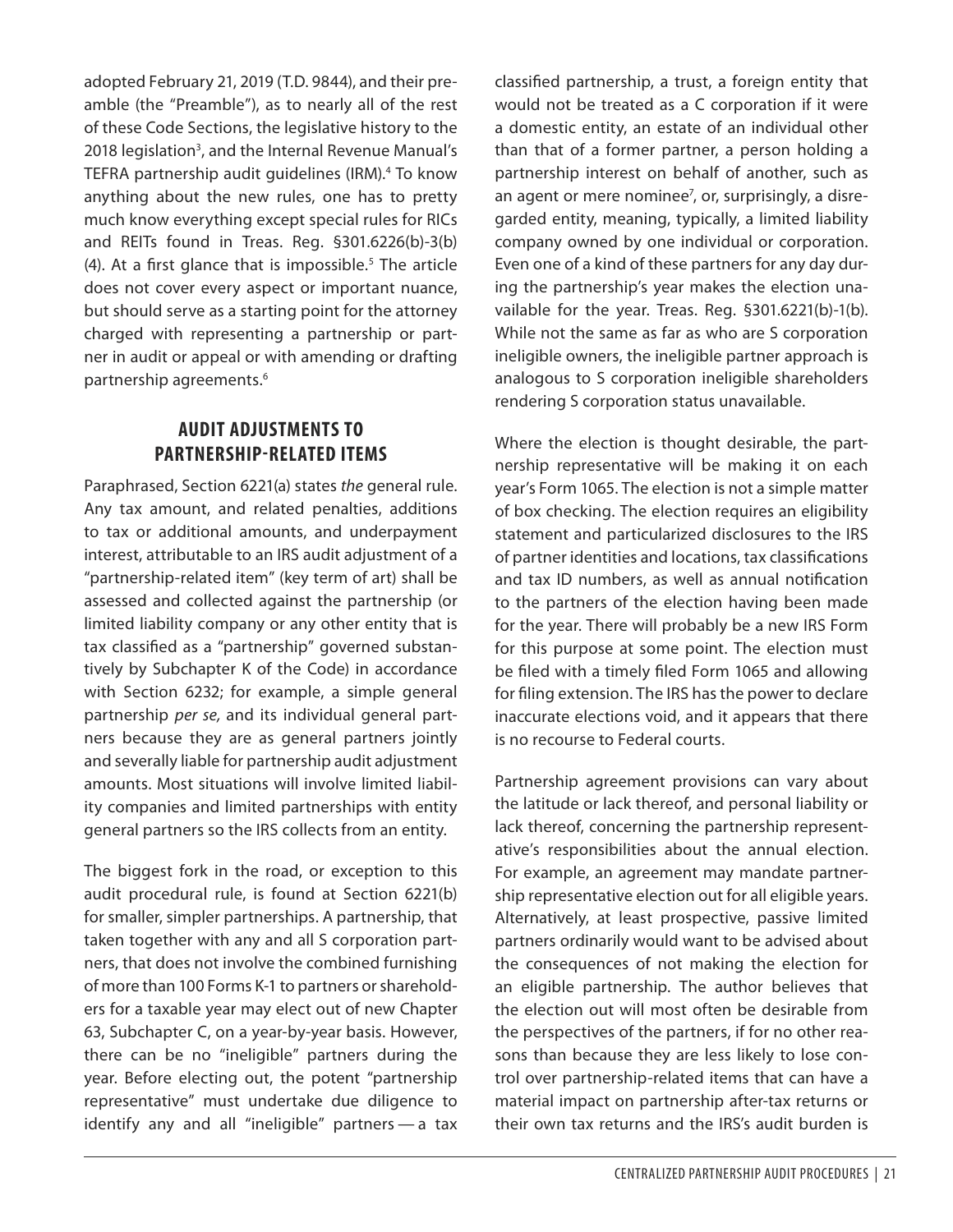greater given the repeal of the TEFRA partnership audit rules.

## **PARTNERSHIP REPRESENTATIVE**

Section 6223 grants sole and binding authority visà-vis the IRS and the partnership to the "partnership representative" as further spelled out in Regulations. In addition to making an election out, Section 6223 authority extends to being sole decision maker concerning Section 6227 administrative adjustment requests (AAR) and the partnership's satisfaction of Section 6225 "imputed underpayments" and related Section 6233 penalties and interest; invoking Section 6225 procedures for modifying the notice of proposed partnership adjustment before then;<sup>8</sup> choosing in accordance with Section 6226 instead to have the partners take audit adjustments into account on their own income tax returns; and proceeding to Federal court under Section 6234 in order to contest the notice of final partnership adjustments.

Partnership agreement provisions can vary about who is going to be the partnership representative and successor, whether appointed, elected or de facto (think private offerings), and the means by which a partnership representative can be removed and replaced, such as "for cause" as defined. In addition, although they would not be binding on the IRS, agreement provisions can address to what extent the partnership representative has unfettered powers over the above decisions and such others as having to give notice of uncertain tax positions, making partnership tax expensing versus depreciating elections and the many other matters that had been part of many agreements concerning the "tax matters partner" under the TEFRA audit rules. For many years, of course, there have been whole sections in many partnership agreements about these sorts of things, but until post-2015 not employing the new vocabulary and addressing the new choices. Now partnership agreements should be addressing in adequate detail the "what if" an audit commences such that the new rules' choices become necessary or desirable.

As far as Section 6223 and the Regulations go, a "partnership representative" can be any individual or entity designated to the IRS on Form 8979 filed annually—much like business entity annual registrations; provided, however, that the individual or, in the case of an entity partnership representative, an individual acting for it, has a "substantial presence" in the USA. The Regulation's presence requirements are practical: the individual representative, or "designated person" in the case of an entity partnership representative, has a U.S. tax ID number, a U.S. street address, and a telephone number with a U.S. area code, and, in effect, covenants and agrees to make himself or herself available to meet in person with revenue agents at reasonable times and places as determined by the agents. Treas. Reg. §301.6223- 1(b). There is a single partnership representative as far as the IRS and Federal tax courts are concerned. Representation by committee is not allowed, but partnership agreements can provide for partnership representative advisory or consenting committees.

Examples of persons eligible for designation are the sole, individual general partner of a limited partnership, the special limited partner entity of a Section 42 low income housing tax credit limited partnership, any individual non-member, manager of a limited liability company tax classified as a partnership, and any third party willing to take on the responsibilities akin to the individual, professional trustee occupation. To handle worst case situations, the IRS is empowered to deputize any person as the partnership representative. Section 6223(a).9

## **PARTNERSHIP LEVEL AUDIT AND TAXATION: THE ENTITY THEORY**

The partnership audit process ordinarily will begin with a revenue agent mailing either a standard contact letter, probably along with an Information Document Request, or a "notice of administrative proceedings" for one or more "review years." Section  $6221(a).$ <sup>10</sup> The contrasting "adjustment year" can be one of several years, and that fact sometimes will make for strategic thinking when advising partner representatives about what to do or expect. Fact patterns are going to vary. The adjustment year can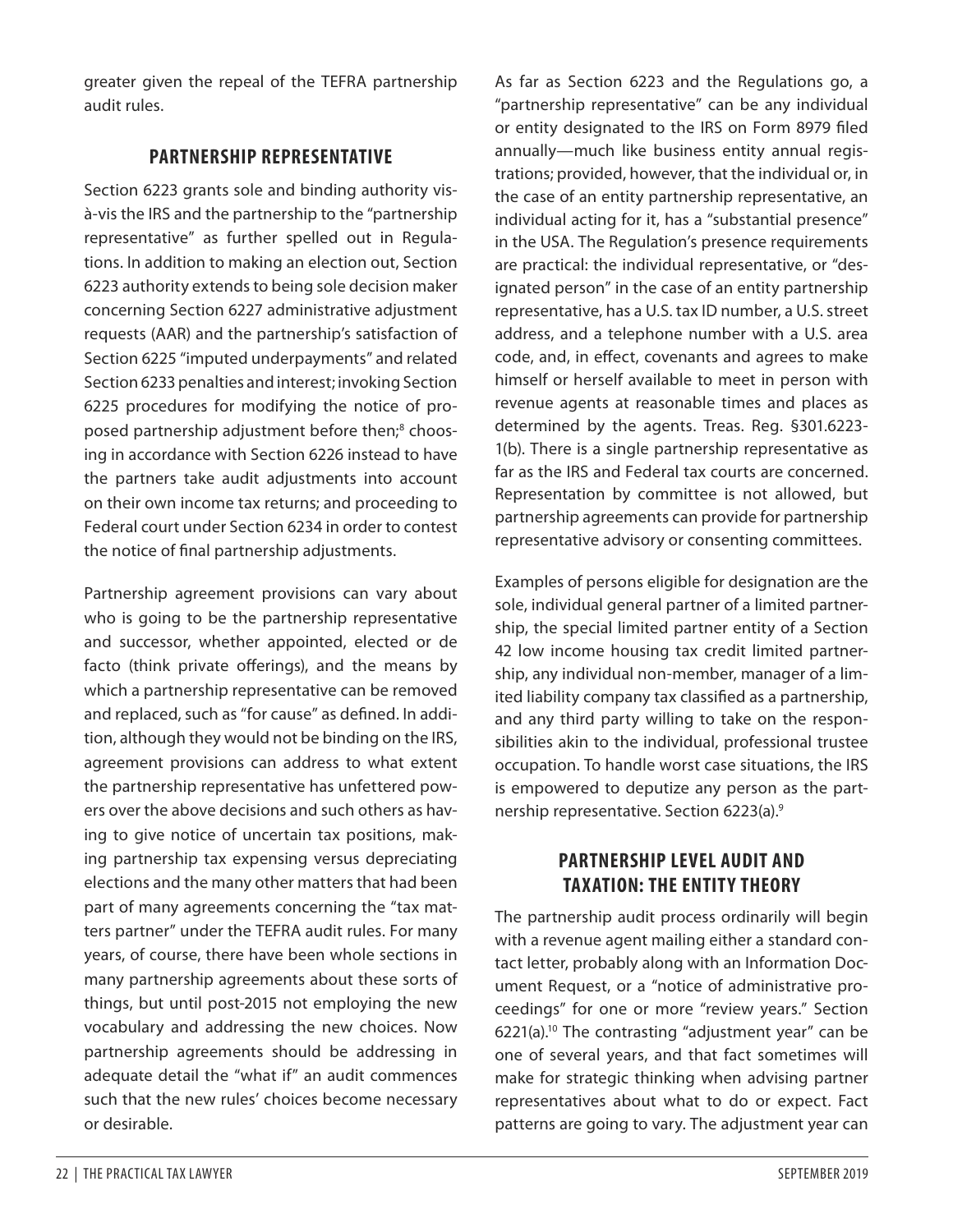be the year the IRS summarily completes the audit and issues a final notice of partnership adjustment.<sup>11</sup> Section 6231(a)(3). It also can be at the least one of the following years: (i) the year for which a partnership files an administrative adjustment request (Section 6227); (ii) the year a partnership's imputed underpayment is mutually agreed between the IRS and the partnership representative who had invoked Section 6225(c) modification procedures; or (iii) the year final adjustments become the subject of a final decision of the relevant court. Within 90 days after the date on an IRS notice of final partnership adjustment the partnership representative may cause the partnership to file a petition with the United States Tax Court or with a district court for the district in which the partnership's principal place of business is located or with the Court of Federal Claims.12 Section 6234(a) and Treas. Reg. § 301.6241-1(a)(1).

In all audit situations not involving a partnership representative election out of the new rules, Section 6225 directs the revenue agent first and foremost to determine a partnership's annual "imputed underpayments" flowing from adjustments to "partnership-related items" for the "reviewed years" in question.13 Section 6225(b) directs that imputed underpayments be determined by "appropriately netting" partnership adjustments in order to ascertain increases or decreases in partnership-related items by Section 702(a) separately stated categories and the residual category, such as netting adjusted capital gains and losses that increase reported net gain. Section 6225(b)(3). Somewhat counter-intuitively, Section 6225(b)(4) provides that if an adjustment on an appropriately netted basis results in "a decrease in the amount of an imputed underpayment" or the adjustment item is one that "could be subject to any additional limitation under the provisions of this subtitle (or not allowed, in whole or in part, against ordinary income) if the adjustment were taken into account by any person," the decreasing item is taken into account by the partnership for the "adjustment year' rather than for the reviewed years.

Treas. Reg. §301.6225-1(c) elaborates with (probably consistent) long recipes beginning with "grouping"

audit adjustments by four categories: adjustments that reflect reallocations of items between or among partners; adjustments affecting tax credits, such as the Section 42 low-income housing credit; adjustments affecting items that can be claimed as a tax credit or a deduction, such research and development expenses; and the big pot "residual grouping." If the grouping analysis results in no reallocations among partners and any combination for the audited year of "no changes" or only "positive adjustments", viz., increases in partnership imputed taxable income, the agent employs the Treas. Reg. § 301.6225-1(e) netting rules to arrive at the total netted partnership (positive) adjustment. The agent is directed to apply the highest of the Section 1 (non-corporate income tax rates) or Section 11 (corporate tax rates) income tax rate in effect for each reviewed year and thus arrive at the "imputed underpayment" per audit year, such as 37 percent for 2019. The agent may then issue a notice of proposed partnership adjustment or hold off. Why hold off? Treas. Reg. § 301.6225-1(g) permits, but does not require, that the agent to divide the imputed underpayment into groups and specify one or more partners or group of partners associated with that group of underpayments. An example of exercising this discretion should be a partnership with series partnership interests wherein for the audit years only the priority series partners have allocations of profit or loss and only a net increase in the residual group is relevant. Based upon the Preamble, however, one should not expect agents to exercise this discretion for the foreseeable future. The Section 6225 modification procedure is the route to this end if desirable based on the circumstances.

In any event, unlike with the TEFRA partnership audit rules, the imputed underpayment tax, with added on penalties and interest, will be one big partnership as an entity liability. The liability is codified as if it were a tax imposed by Subtitle A for the "adjustment year" instead of, as has been the case for the most part of approximately 106 years, the year being audited, n/k/a, the "reviewed year." Sections 6225(a)(1) and 6232(a).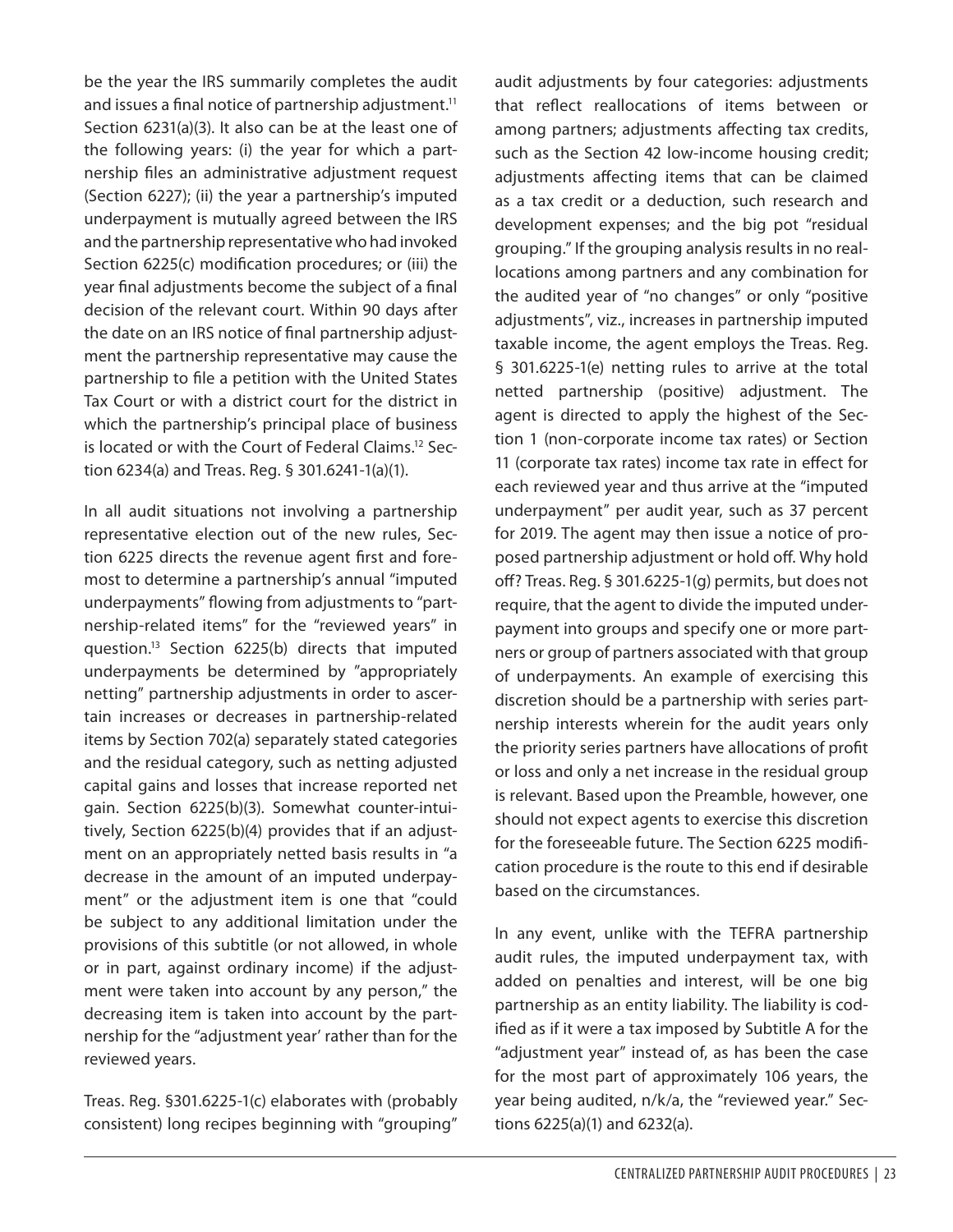If the grouping analysis results in a "negative adjustment" in any group for an audited year, that is decrease in income or gain or an increase in a deduction or loss within any of the four (4) groups, the agent must perform the complex Treas. Reg. § 301.6225-1(d) "subgroup" pigeon holing and § 301.6225-1(e) subgroup netting before issuing a notice of proposed partnership adjustment. For example, if the netting of the residual group results in a negative adjustment, the agent is to break down the group along Section 702 categories to identify which resulting subgroups have net negative or net positive adjustments within the subgroups.14 For example, if subgroup netting of ordinary gains and losses reflects in increased ordinary loss, Treas. Reg. §301.6225-1(d), consistently with Section 6225(b)(4), directs the agent to place the increased loss in its own subgroup because, for example, lots of partners of lots of partnerships are subject to the Section 469 passive activity deduction limitations. Treas. Reg. §301.6225-1(d) will be frequently encountered in partnership audits. Except for negative reallocation adjustments, negative adjustments resulting from subgroup analysis are taken into account by the partnership for the adjustment year in accordance with Treas. Reg. §301.6225-3.<sup>15</sup> In response to comments on the August, 2017, proposed regulations, the Preamble observes that group/subgroup/net/ highest rate very often is going to result in a materially higher liability than if adjustments were taken into account by the partners.

Treas. Reg. §301.6225-3(f) sets forth two exceptions to taking into account what in a general sense are tax reducing effects in the "adjustment year" rather than in reviewed years: (1) if the partnership representative invokes the Section 6225(c) modification procedures and/or (2) timely makes the Section 6226(a) election.16 Section 6225(c) modification procedures allow for reduction in a notice of proposed partnership adjustments' imputed tax underpayment liability by reference to partner-relevant facts. The Section 6226(a) election allows for the impacted partners to take into account positive and negative adjustments for their years ending within reviewed years and other years if relevant. The new rules do not preclude a partnership representative from first invoking the Section 6225(c) modification procedures to see the result, and if unsatisfactory, make the Section 6226(a) election. These choices will most often be most beneficial. For example, in a two large corporation joint venture partnership situation, the Section 6225(c) modification procedures allow for rate reduction to 21 percent, and that may be fine if the corporations are paying tax at an effective 21 percent rate and deductibility of the imputed partnership liability for state corporate income tax purposes is favorably resolved, or the partnership audit liability is immaterial. If the corporate partners are in expiring Section 172 net operating loss deduction postures, the Section 6226(a) election is going to be most desirable.

Section 6225(c) sets forth procedures allowing "modifications" of proposed partnership imputed underpayments for reviewed years. Treas. Reg. §301.6225-2 elaborates. Both Section 6225(c) and these regulations are very detailed. They will someday merit separate treatments.<sup>17</sup> In short, besides the fact that only the partnership representative can request modifications, Section 6225(c)(7) imposes a 270-day deadline from the date on the notice of proposed partnership adjustment to (1) request that modifications be made and (2) submit all relevant information (with agent or group manager discretionary extensions allowed for). Dialogue during the audit between the agent and partnership representative (or partnership Form 2048 authorized professionals) will often make the request for modifications inevitable. More unusual circumstances, such as commencement of contact between a *new* partnership representative and the agent, will lead to frantic pleas for more time to make a modifications request or submit undelivered information. Some partnership agreements should and will reflect that a partnership representative can be removed, if failing to make a request for modification of a proposed imputed underpayment after a majority in interest of the partners vote for it or some other trigger.

In connection with a modification request, a partnership representative will often want the relevant partners to prepare amended returns for the "reviewed" years, which can be all or some partners depending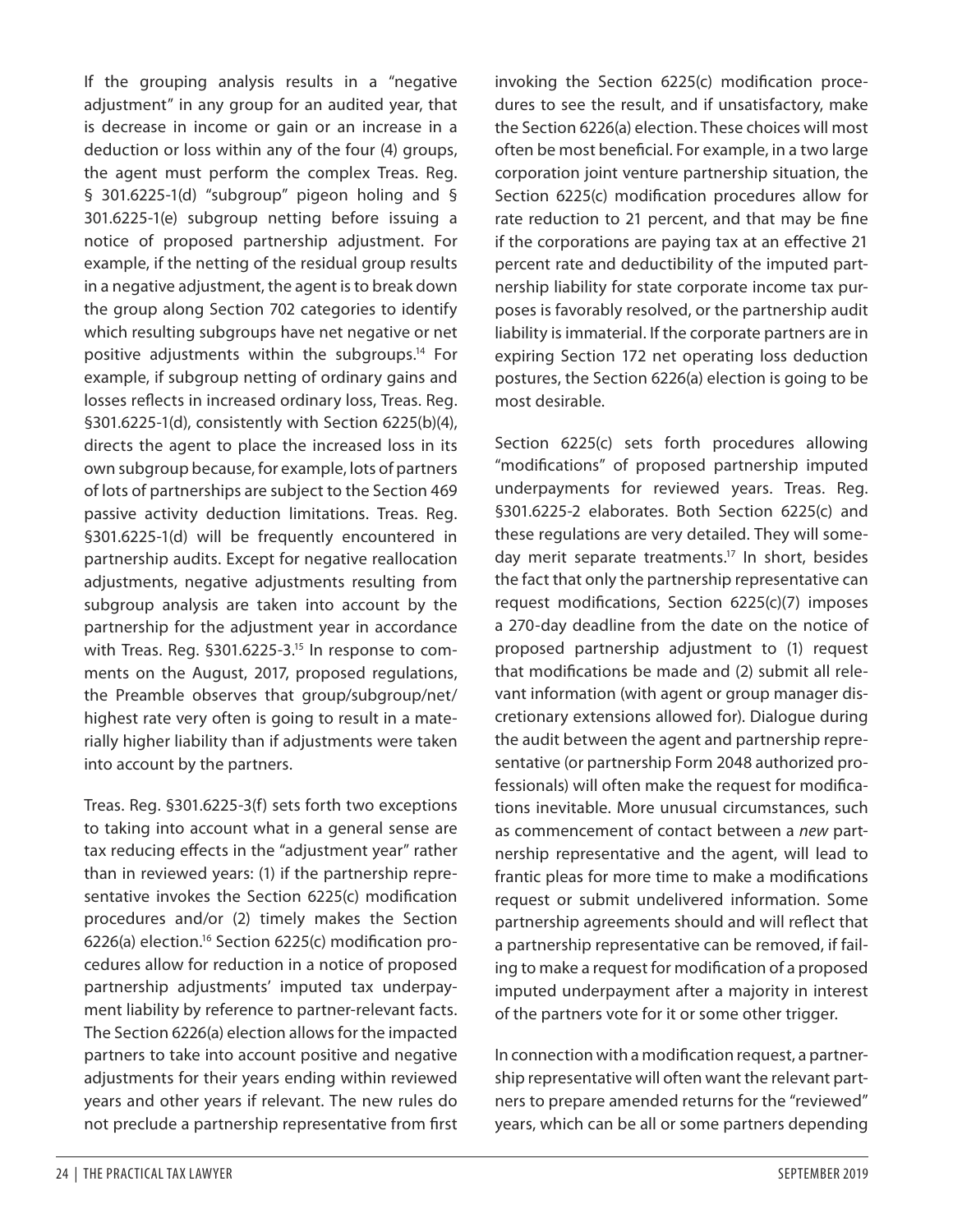on the facts. Motivation to do this includes in order to have negative adjustments taken into account for reviewed years rather than fall into the adjustment year basket. In many situations partners asked to prepare amended returns should be prepared to pay the income taxes shown as due thereon, plus interest, plus possibly penalties. Section 6225(c) (2)(iii).18 Something to think about is a provision in a partnership agreement addressing "what if" a partner volunteers to pay additional taxes and, as a result, reduces partnership imputed liability, however effectuated. Maybe then the partnership or select partners covenant and agree to make such a partner reasonably whole if that partner's actions and payment had the effect of benefitting others. Maybe an example comes to your mind. Treas. Reg. § 301.6225-2(d)(2)(x) allows for less information than partner amended returns. The Preamble indicates that this approach is going to come about as a result of future IRS guidance resulting from audit experience.<sup>19</sup>

Where evident in the circumstances, a partnership representative also can undertake to prove to the agent that the imputed highest tax rate (e.g., 37 percent for 2019) is inappropriate given tax-exempt entity partners, C corporation partners and/or individual partners as to partnership capital gains and qualified dividends. Section  $6225(c)(3)$  and  $(4).^{20}$ Finally, the Preamble makes the point that modifications can include changes to groups and subgroups that will have tax reducing effects.

In the Section 6225 partnership-as-liable-entity context, Section 6233(a) provides for interest on an adjustment year's increased taxes to run from the due date of a reviewed year's return to the due date of the adjustment year's return. Interest also runs on additional tax due for any and all "intervening years." Section 6232(f)(1)(A) sets the underpayment interest rate at the well-known Section 6621(a)(2) quarterly changeable base rate, but plus 5 points, rather than this long-standing base plus three points, from and after 10 days of IRS notice and demand for payment of all unpaid final partnership imputed liability amounts. In addition, under Section 6232(f)(1)(B), the "Secretary may assess" the partners extant at the close of the adjustment year (not at the close of the reviewed year) proportionate shares of the total unpaid partnership liability. Treas. Reg. § 301.6232- 1, adopted February 21, 2019, makes no mention of adjustment year extant partner assessment, leading one to think that Section 6232(f)(1)(B) is not self-executing, at least for persons not also partners for the reviewed year(s).

## **PARTNER LEVEL TAXATION: THE AGGREGATE THEORY**

In any partnership audit situation leading to a notice of *final* partnership adjustment, instead of, for example, a modification of a *proposed* partnership adjustment that leads to a reduced, final notice of adjustment to which the partnership responds by timely paying the liability and perhaps separate assessments of inconsistently reporting partners (see below regarding partner inconsistency), the partnership representative has 45 days from the date on the *final* notice to file an irrevocable (except with IRS consent—new Form 8989) election out (new Form 8988) of the partnership paying the indicated imputed underpayment liability. Section 6226(a). The election out involves the partnership representative following very specific procedures found in Treas. Reg. § 301.6226-1(c)(3) and (d) and (e). A valid and timely election absolves the partnership from imputed liability under Section 6225 and avoids assessment and collection against the partnership under Section 6232. The Preamble indicates that these results are truly absolute.

The election places payment liability on the "reviewed year(s)" partners, not the adjustment year partners, for each year under audit, not ever likely to be dollar-for-dollar, but allowing for taking into account how each partner's share of the noticed adjustments impacts a partner's tax liability. Treas. Reg. § 301.6226-1(b). The election out will ordinarily mean that the partnership representative has determined not to go to Federal court, yet the election out does not preclude a partnership representative from going to court on behalf of the partnership to contest a notice of final partnership adjustment and apparently extending to Section 6226 partner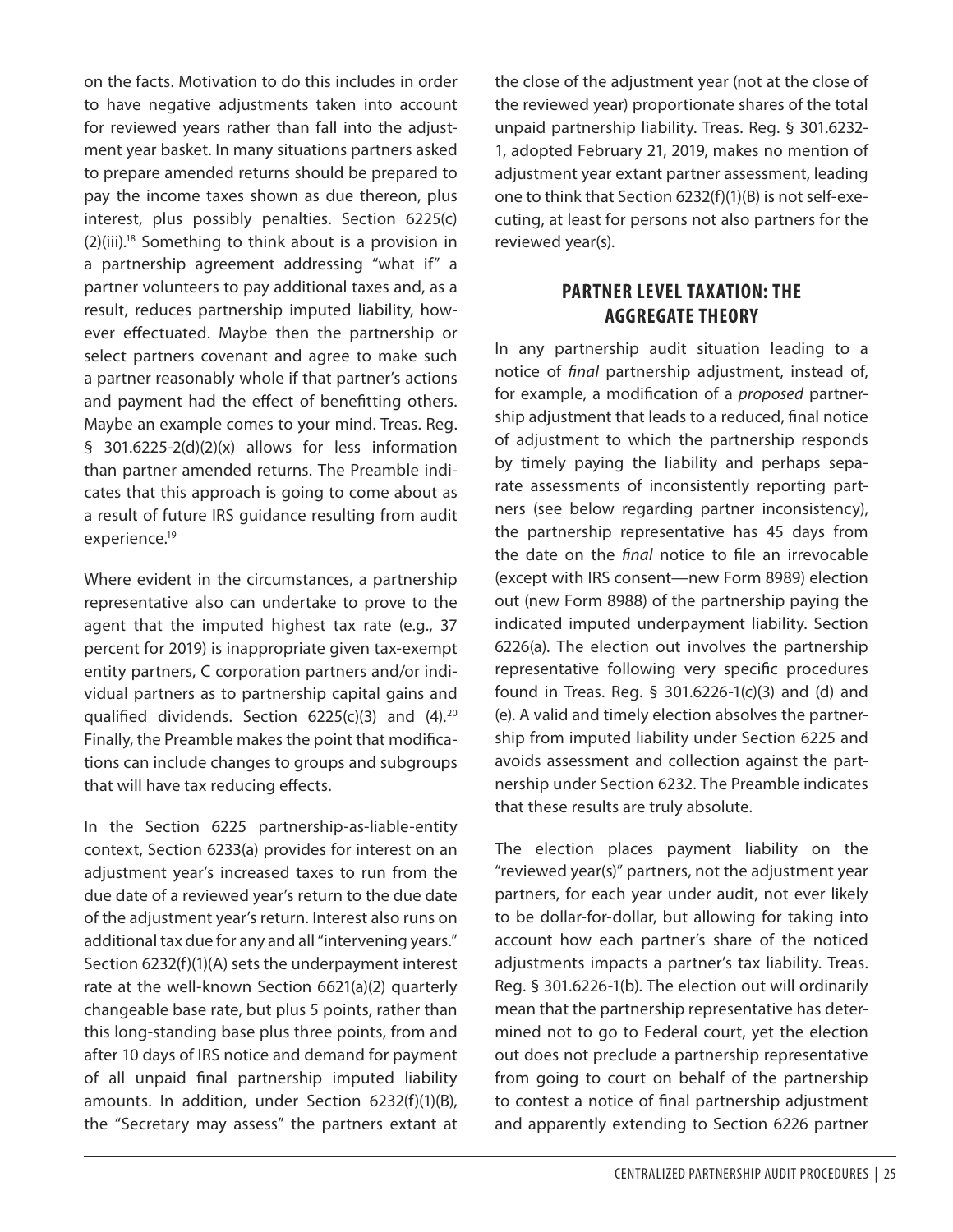liability issues. Treas. Reg. § 301.6226-1(f) and -2(b) (3)(iii), Example 3; § 301.6234-1(a) and §301.6241-1(a) (6). The Preamble indicates that the partnership representatives sometimes might want to pursue dual tracks. If the partnership representative goes to court post-election out, presumably the courts will also entertain partner level issues connected with Section 6226 partner specific substantive tax issues arising from "partnership adjustments." The wording of Section 6234(c) SCOPE OF JUDICIAL REVIEW also indicates that the issues reviewable are limited to those evident from the final notice of partnership adjustment, however. No rule requires a notice of final partnership adjustment not to reflect partner level adjustments or partner level penalty impositions, but there has yet to be experience with the scope of final notices. For now, in representing clients, a good idea is to ask the agent to put the partner specific matters in the final notice. The author would not be surprised if Section 6234(c) and the relevant regulations become the subject of judicial interpretations.

Treas. Reg. § 301.6226-1(c) sets forth in detail the form, time and manner a partnership representative must furnish information statements to the partners and the IRS disclosing information. For an election out to be valid, the partnership representative must timely furnish the statements to each partner extant during the reviewed year or years. The statement includes each reviewed year partner's share of IRS adjustments to partnership-related items. The tax and related liability of a reviewed year partner then arises as an additional tax due for the furnished partnership year. Treas. Reg. § 301.6226-3. That year is the year during which the partnership representative furnishes *all* the required information to the reviewed year partners. In terms of timely furnishing the statement, under the regulations, the partnership representative must furnish statements with copies to the IRS no later than 60 days after the date the final notice adjustments are "finally determined"—either the last date for filing a lawsuit in the three available courts (90 days from the date on the final notice) or the day the court of competent jurisdiction's decision becomes final.

Section 6226(b)(2) and Treas. Reg. § 301.6226-3(b) govern the partners' "correction amounts." The furnished statement is mandated to be complete enough such that a partner can calculate the partner's Chapter 1 income tax liability for the first partner impacted year by re-computing the partner's tax based upon the partner's share of IRS adjusted partnership items, as determined at the partnership level in the notice of final partnership adjustment. Later impacted years, termed "intervening years," correction amounts are also to be ascertained. Conceptually a partner re-computes the partner's audit years' taxable income flowing from the statement information. The regulations recognize that a partner's share of adjustments may decrease a partner's taxable income for a reviewed year. In theory at this early point, the information may be as straightforward as correct K-1 information ab initio for the audited year(s). On the other hand, not all partnership-related items are K-1 items. At any rate, the increase in tax is "an increase in tax imposed by chapter 1 of the Code" for the tax year of the partner during which the statement was furnished to a partner with all of the Code penalty, interest and procedural ramifications that flow from that description as *the* tax year of the partner's liability, except where pre-empted by other, more specific of the new rules, if any.

Correction will ordinarily relate to partner level increased liability flowing from the audit. The Section 6226 regulations point to potentially substantial differences between Section 6225 partnership liability as such in the notice of final partnership adjustment and the sum of the individual partners' respective tax liabilities as a result of the correction rules. Because drafters of the Treas. Reg. § 301.6226- 3(b) appreciated a lot of different things can happen along the way of a partnership audit, a partner's liability is to be further adjusted by one or more of the over or underpayment situations if present, for example: (1) the particular partner had already filed an amended return and paid additional liability for a reviewed year in connection with a Section 6225 modification procedure; (2) unrelated to the audit, the particular partner had overpaid taxes for a reviewed year by understating on his Form 1040 estimated taxes paid, and this is happily, timely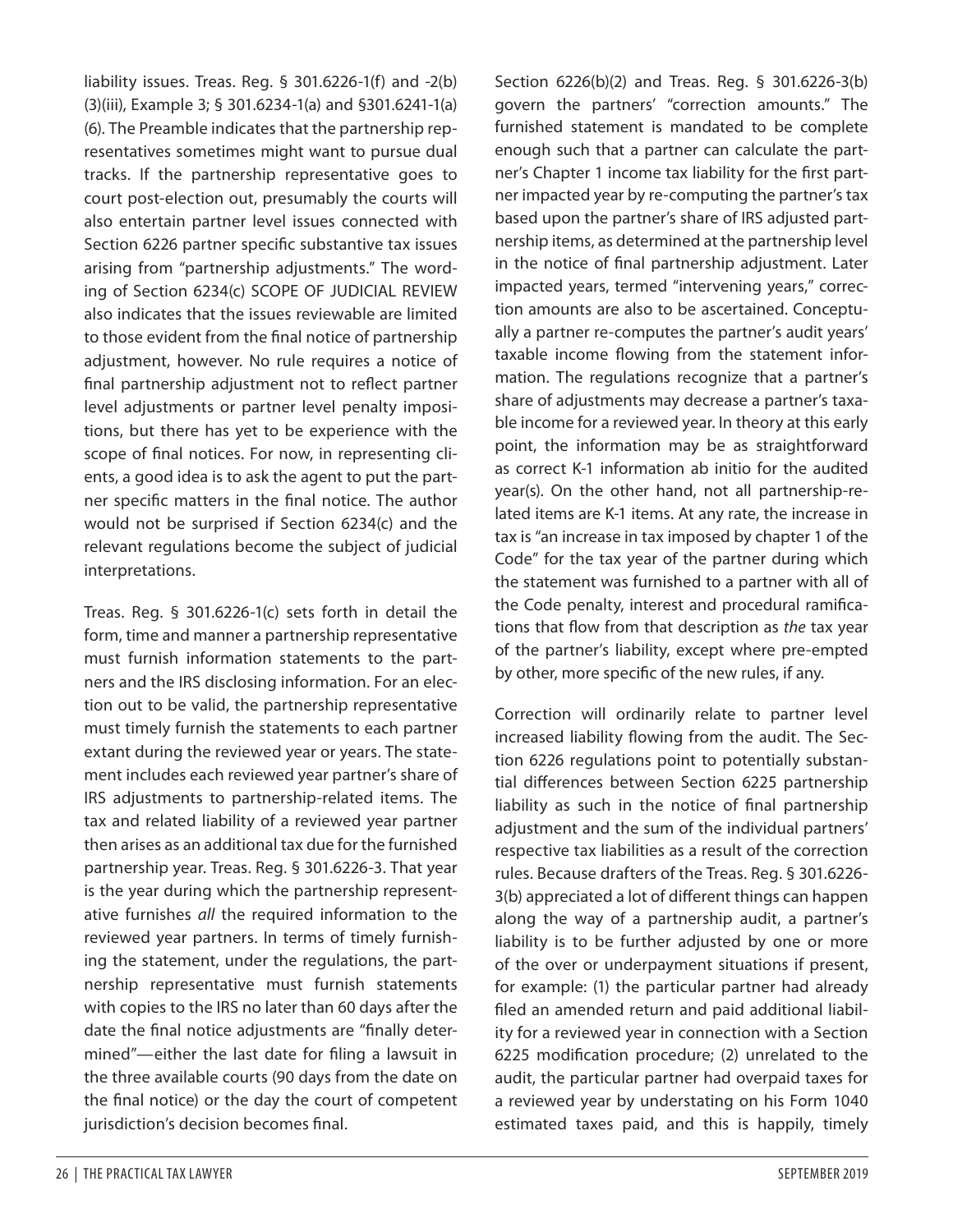discovered; (3) the IRS had erroneously made an excess refund and that is discovered. Treas. Reg. §301.6226-3(b) makes cross-reference to all Treas. Reg. §301.6664-2(d) and -2(e) situations.

Pursuant to Section 6226(b)(4), Treas. Reg. § 301.6226-3(e), after receipt of qualifying statements, each pass-through partner of an audited partnership must file a "partnership adjustment tracking report" with the IRS and furnish its partners with tax information relevant to the report. The tracking report reflects that the regulations in several respects anticipate and address the effects of partnership audits on upper-tier partnerships and other pass-through partner entities as well as on their owners or beneficiaries. The aspects of the new rules as they impact upper-tier partnerships and other pass-through entities merit separate treatment. Suffice it to say for a survey article, upper tier pass-through entity partners, as well as their shareholders or beneficiaries, can be adversely impacted by the new rules. Persons responsible for pass-through entities' administration need to be aware of the new partnership audit rules if partnership interests representing a good deal of the value of these pass-through entities are with respect to partnerships that have not been electing out or are ineligible partnerships.

Section 6226(c)(1) states, "...the partners of the partnership for the reviewed year shall be liable for any such penalty, addition to tax, or additional amount." In essence, Treas. Reg. § 301.6226-3(d)(2) makes clear that the character of the penalty, addition to tax, or additional amount passes through to each partner. The amount of each of these can be determined based upon a partner's amended return or equivalent, if any. Treas. Reg.§ 301.6226-3(d)(3) allows for "partner level defenses" such as the reasonable cause and good faith defenses under Section 6664(c). Defenses are allowed to all partners, including pass-through entity partners per se. However, this same paragraph states that the only avenue to penalty abatement is that the partner "must first pay the penalty" and then timely file a claim for refund for the "reported year." In practice, abatement becomes relevant once the auditing agent with the group manager's approval has determined to impose penalties despite partnership representative protests, if any. In light of the regulations, it does not appear that the courts will entertain divisible versus non-divisible penalties analysis. Each penalty for each reviewed year must be paid in full in order for an aggrieved partner to file a refund suit within two years of the refund claim date owing to IRS inaction on the claim, for example.

Concerning audits of partnerships that have passthrough partners, owners and beneficiaries of passthrough partners ("affected partners"), if furnished with the tracking report statement described in Treas. Reg. § 301.6226-3(e)(1), should have similar prerogatives as above. If the pass-through entity owners or beneficiaries are not furnished the statement, that will ordinarily mean that the pass-through entity will be paying its share of the imputed underpayment, penalties, if any, and interest as a cost of doing business. If it fails to pay, Section 6232(f) provides the IRS with broad and flexible assessment and collection authority. As to interest on reviewed year or affected partners liability, Section 6226(c) (2) sets the underpayment interest rate at the Section 6621(a)(2) quarterly changeable base rate, plus five points, rather than this long-standing base plus Three points. Revenue, anyone?

All tax classified partnerships' partnership agreements, whether negotiated or private offering memorandum-type, that are worth paying an attorney to draft or amend need to have tax sections reflecting whether or not a partnership representative can invoke the Section 6226 procedures without majority in interest prior approval of the partners or some other formulation. Beyond that agreements can go into more or less depth about what would follow if a Section 6226 election is duly authorized or allowed in the discretion of a partnership representative.

### **ADMINISTRATIVE ADJUSTMENT REQUESTS**

As aforesaid, the "adjustment year" can be the year during which the partnership representative files an AAR. An AAR will nearly always take the form of Form 1065X designed as an AAR along with a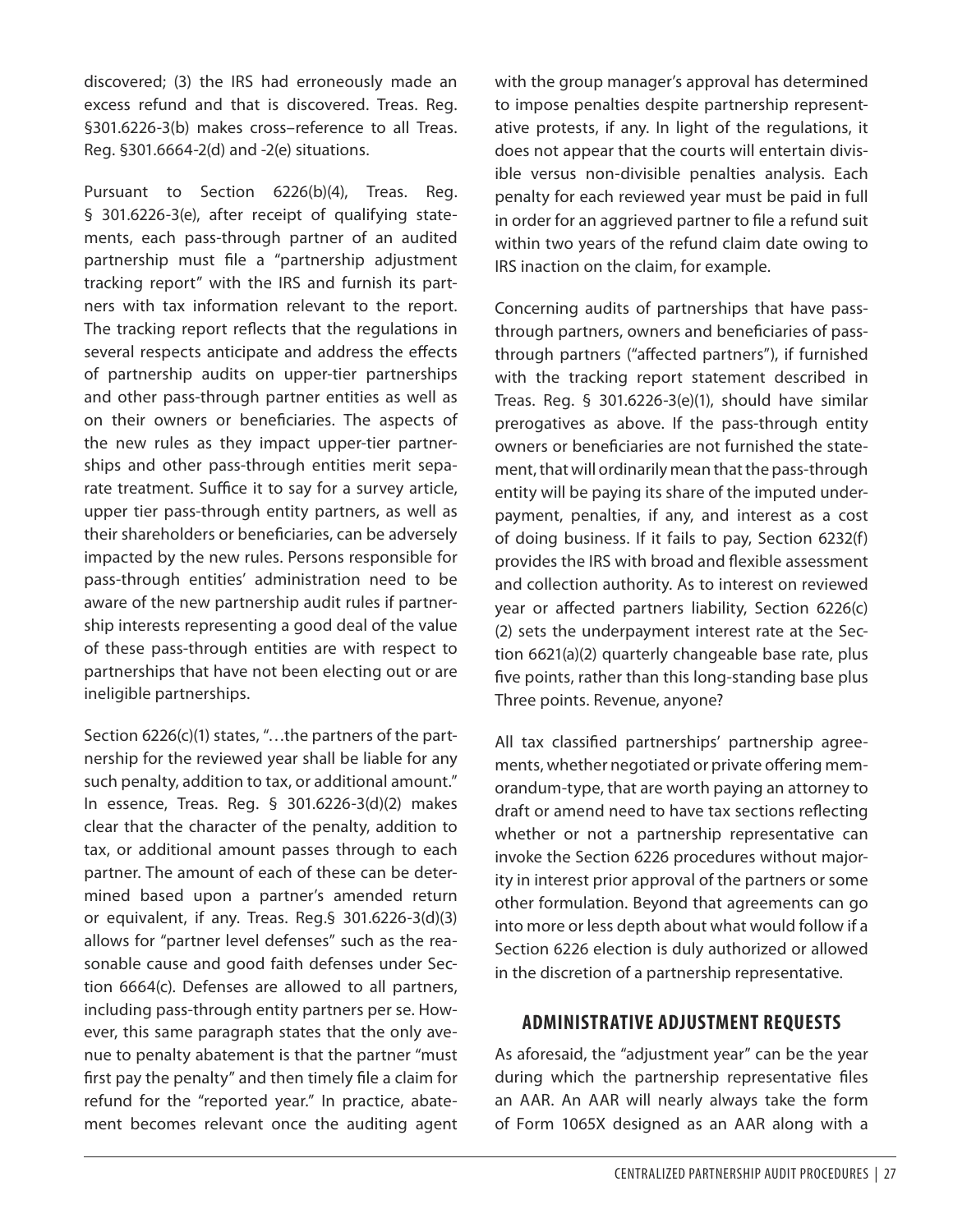statement of what the partnership representative wants to achieve in all particulars, and probably the IRS will eventually issue a new, special form. Compare Treas. Reg. § 301.6227-1(c). Once a notice of administrative proceeding is mailed, generally, it is too late to file an AAR.<sup>21</sup> Aside from that deadline, Section 6227(c) also provides a statute of limitations on a partnership's filing an AAR. An AAR may not be filed more than three years after the later of (i) the date on which the partnership return for the year was filed or (ii) in the case of a partnership non-filing, the last day for filing the partnership return for a given year determined without regard to the time for extension. The AAR is like an individual's Qualified Amended Return (QAR) in that by filing it, money loss to the U.S. Treasury from penalties can be eliminated or minimized. Treas. Reg. 1.6664-2(c) (QAR obviates accuracy related penalties.) As with a QAR, though, one has to be proactive.

Treas. Reg. §301.6227-2 sets forth detailed rules concerning "what if", probably most often in practice, the AAR involves the fact that the partnership representative has determined to pay a "modified" imputed underpayment, such as can be expected with a widely held partnership that discovers material errors reflective of material tax underpayments such as a large omission from gross income for the partnership year on account of failure to properly accrue income. The additional liability as reflected on a partnership's Form 1065X/AAR statement must be paid along with the documentation, and the IRS may assess that liability immediately. Alternatively, Treas. Reg. § 301.6227-2(c) allows the partnership representative to file along with the requisite documentation an election to have "review" year partners take into account their shares of items that will, probably in most all instances, increase partner taxes. Reg. § 301.6227-1 states that the partnership representative must provide each "reviewed" year partner with a statement so as to enable him or her to comply with the then applicable Treas. Reg. § 301.6227-3. Interestingly, the partners who are not pass-through partners take into account adjustment shares for their respective tax years during which they receive the statement (the "reporting year"). They pay any and all additional taxes that result from incorporating the statement information into their return for that year. Treas. Reg. § 301.6227-3(b). Pursuant to Treas. Reg. § 301.6227-3(c), pass-through partners may pay additional taxes or furnish statements to their owner/beneficiaries, who then become responsible for increased liabilities.

## **CONSEQUENCES TO PARTNERS OF INCONSISTENT POSITIONS**

Section 6222 concerns partners either reporting consistently with a partnership's treatment of a partnership-related item or timely notifying the IRS of positions that are inconsistent with a partnership's treatment of a partnership-related item. Conceptually, the individual partner consistency requirement was featured as part of the TEFRA partnership audit rules, but among other differences with Section 6222, its scope was limited to filing a Form 8082 inconsistency disclosure with the partner's return. Sometimes the form accompanied a partner amended return. A review of Section 6222 and its regulations, by contrast, reveals, in general, that a partner must report, amend, pay the IRS, etc., consistent with the partnership's treatment of a relevant partnership-related item, not only in the context of annual tax return filing (and sometimes via an amended return), but also all the way through the subchapter C audit process whenever consistency becomes an issue. On the other hand, the regulations reveal that a partner's timely notice of inconsistent treatment can lead to the partner prevailing, even if the opposite result is reached in the partnership audit per se. Treas. Reg. § 301.6222-1(c)(4).

A notification to the IRS of a partner's inconsistent position must be filed before the IRS mails a notice of administrative proceeding with respect to the partnership tax year in question.<sup>22</sup> In the pre-audit context, a partner can file an amended tax return to correct an inconsistent position when becoming aware of additional facts warranting such an amended return. A situation coming to mind concerns the proper year for a partnership's bad debt deduction under Section 166 for a gone sour substantial loan made in the course of the partnership's multifaceted, alternative investments business.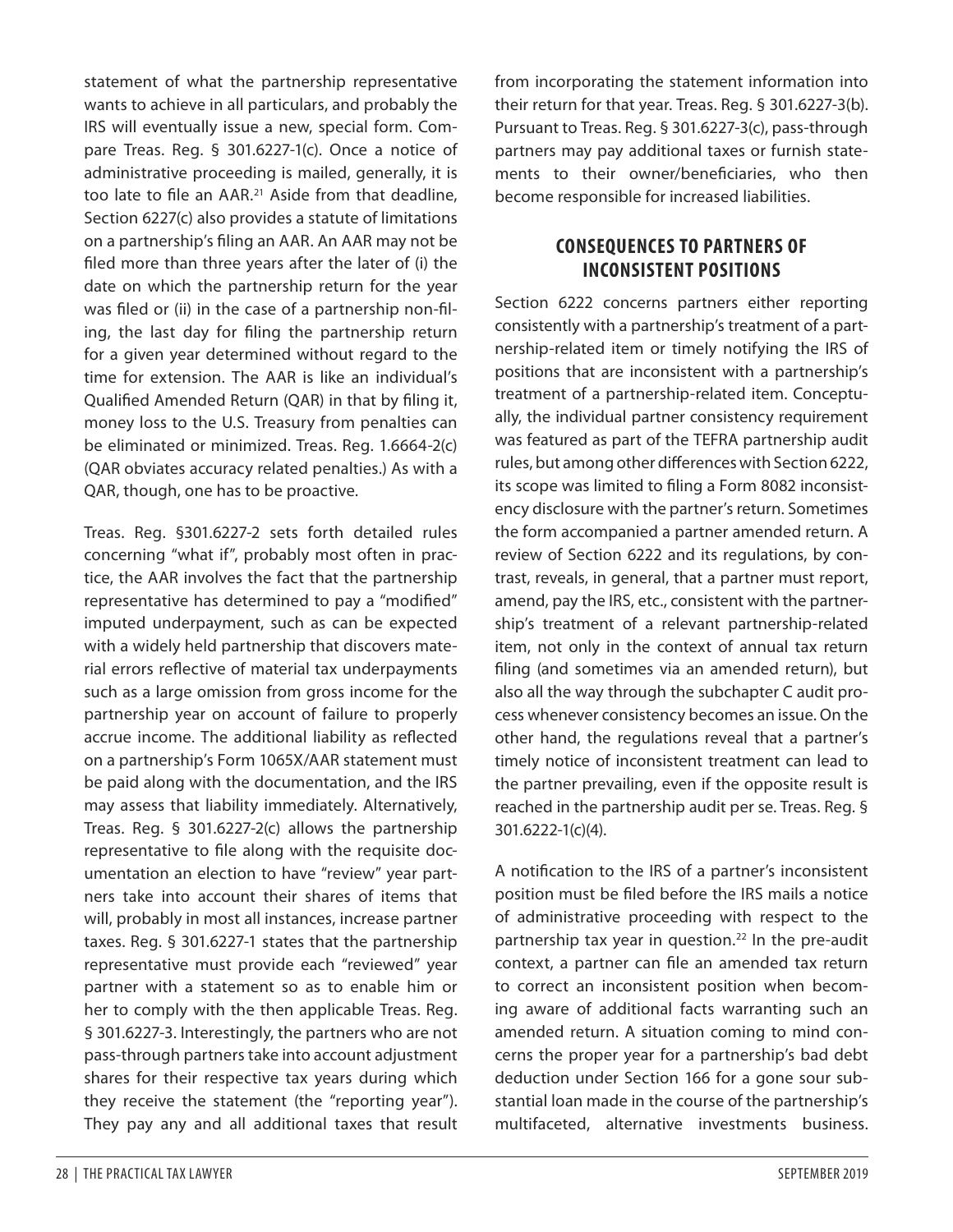Once the IRS delivers a notice of administrative proceeding for the year(s) in question, a partner's notification of an inconsistent position is available but within the constraints of a Section 6225 modification. Notice to the IRS of an inconsistent position appears completely barred from and after the partnership representative's delivery to a partner of the statement reflecting the Section 6226 election.

A timely filed statement can be of material importance because Section 6222(b) states that any underpayment of tax by a partner who fails to treat a partnership-related item consistently with the treatment of the item on the partnership's return, and who subsequently is assessed an underpayment, has no deficiency notice recourse to the United States Tax Court, nor may the partner request an IRS abatement of the assessed tax, including within the context of preventing an IRS levy of a partnership-related item additional liability. Once barred, a partner is without recourse to the Federal courts to argue even a meritorious inconsistent position. Technically, a non-disclosed, effectively inconsistent position "shall be assessed and collected in the same manner as if the tax underpayment were on account of a mathematical or clerical error reflected on the partner's return." Section 6222(b).

Section 6222(a) states: a partner "shall, on a partner's return, treat any partnership-related items in a manner which is consistent…." What are "partnership-related items"? Section 6241(2)(B) answers, "any item or amount…which is relevant…in determining the tax liability of any person under chapter 1…[or] any partner's distributive share of any [such] item or amount." Regulation examples are: anything related to determining the adjusted basis of a partnership interest, such as the date-of-death value of the interest; the payment by a partnership to a partner other than in the partner's capacity as a partner; anything related to a partnership's business activities, such as the timing of income recognition or income character; or the eligibility of an expense for a current year deduction. Given the definition and legislative history, Congress intends a very broad construal.<sup>23</sup> Reading through Treas. Reg. § 301.6222, one discovers that there will often be situations where a

particular partner's tax liability becomes an issue in terms that are partner exclusive. In that case, the agent can shift the partnership level audit, in whole or in part, to a chapter 63 subchapter B partner audit and make audit adjustments at that level. Treas. Reg. § 301.6222-1(c)(6), Example 2.

It will be interesting to see whether in practice agent partnership audit plans focus on partnership to partner adjustments to the exclusion of partner per se issues like step-up in basis at death or funding self-directed IRAs with closely held partnership interests and so on.

Following Section 6222(c)(1)(B), parts of paragraphs (a), (b) and (c) of Treas. Reg. § 301.6222-1, read together, allow a partner to file a return reflecting partnership items in the absence of the partnership not timely or ever filing a Form 1065 return and/or not furnishing Schedule K-1s to the partners. Such a return must include a statement (or include a to-be-promulgated IRS form) communicating that the return reflects the best evidence available of partnership items for the year in question. The best evidence might be the partner's information and belief about the partner's share of partnership-related items based on more or less incomplete information the partner has been able to obtain from the partnership's representatives and/or based on the prior year's K-1. A partner can avoid additional tax, penalties and interest assessments by doing this. So, one can foresee such affirmative action being encouraged by tax advisors. No doubt this relief reflects IRS institutional experience with non-filed partnership Forms 1065 and not issued K-1s going back to at least 1982.

Treas. Reg. §301.6222-1(d) and §301.6222-1(a)(5)(iii), Example 3, concern an IRS experience-based circumstance of the partner who receives from the partnership a "statement, schedule or other form prescribed by the IRS," and the partner does not know that it is actually inconsistent with the partnership's Form 1065. A simple example given is a partner's receipt of a Schedule K-1 reflecting a \$500 ordinary income share while an agent derives from the Form 1065 that the partner's share is \$1,000. By delivering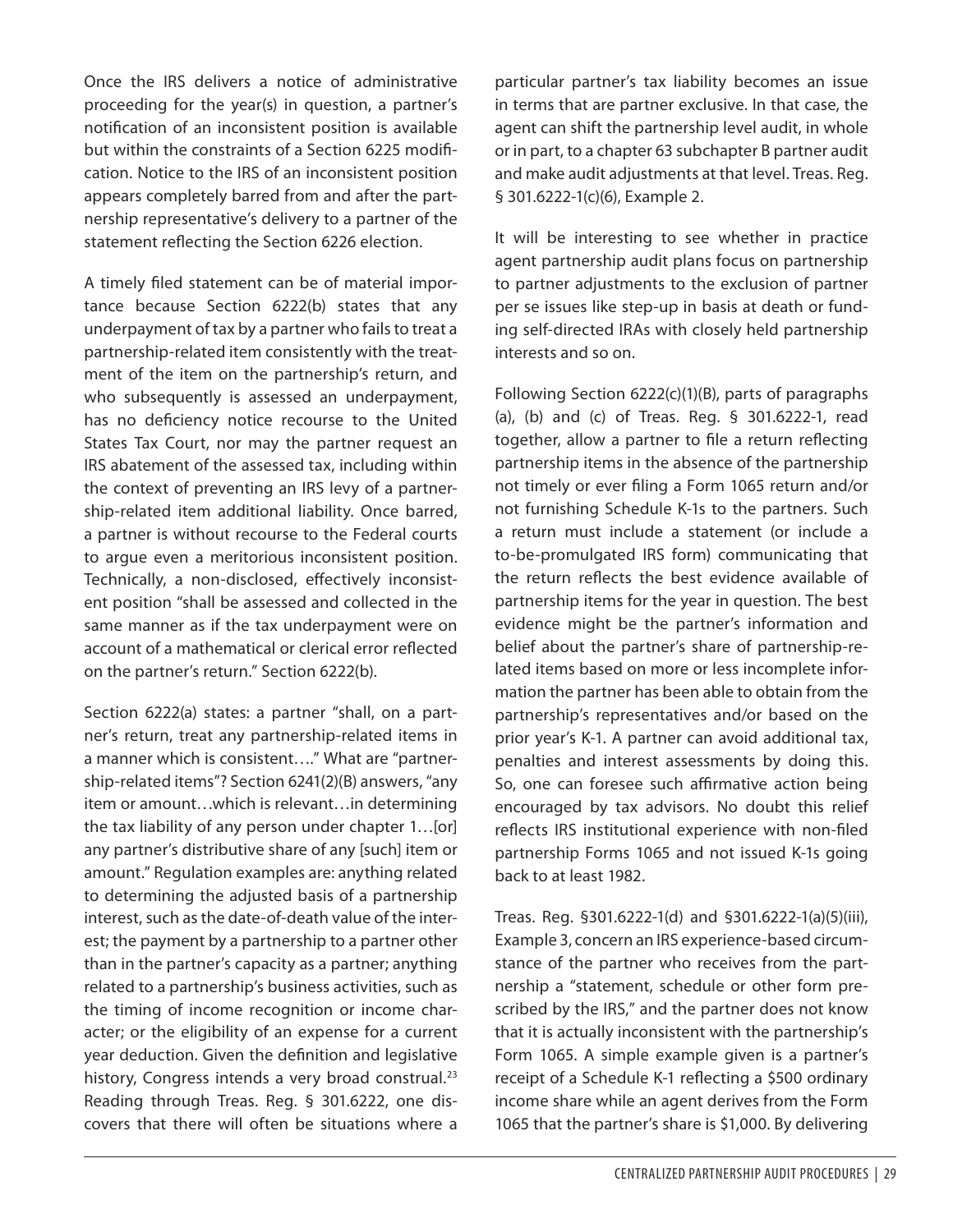to the IRS the "Election Under Section 6221(b)" that includes all the information required by the regulations no later than 60 days after the date on an IRS notice stating that the partner's return reflects an item inconsistent with the partnership's Form 1065, the partner can avoid additional tax, penalties and interest assessments.

It is worthy to take note that the consistency rules apply to partnership-partners, that is tax classified partnerships that own interests in audited partnerships, in a special way. Treas. Reg. §301.6232-1(d). Such a partner who becomes aware of its inconsistency may file an AAR or an amended return to correct as pre-emptive actions. In the case of any such partner who first becomes aware of inconsistency because of an IRS notice, this same relief also appears to be available either within 60 days after the date on the notice in the context of "request an abatement" of its share of Section 6226 imputed liability or even thereafter.

## **STATUTES OF LIMITATION**

Section 6235 contains a tailored set of statutes of limitations of sorts governing partnership audit adjustments. The basic idea is that there is some end point to "partnership-related adjustments." Adjustments are not liability assessments, however. The end point for adjustments is at the later of specified times and/or events. The rules work differently from the familiar operation of the Section 6501 statute of limitations on assessments frequently encountered in individual tax audits of three or more years from the return filing or due date for the IRS to make an income tax assessment or mail the 90-day letter, aside from agreed extensions.<sup>24</sup> The end point for IRS making partnership-related adjustments is the later of: (a) the third anniversary of the last to occur of the Form 1065 filing date, the Form 1065 due date or the date the partnership representative files an AAR, if any; or (b) if the partnership representative requests a modification to an emerging final imputed underpayment amount, and thereby must send all required information, the end date is extended for a 270-day period beginning with the date the partnership representative delivers *all*

required information (plus the number of days of any agreed extensions of the modification period); or (c) whether or not the partnership representative requests a modification, the end date is extended for a 330-day period after the date on *the last* IRS notice of proposed partnership adjustment (plus the number of days of any agreed extensions for the time of mailing the last such IRS notice).<sup>25</sup> Reading the examples at Treas. Reg. § 301.6235-3(1)(e) will be helpful to deal with these time frames for a partnership audit representation situation. Always calendar the latest possible date.

There is overlaid on these rules a second set of considerations consisting of familiar circumstances extending the Section 6501 statute, but with regard to adjustments. The statute on adjustments never runs in cases of false, fraudulent or never filed partnership returns. A six-year statute rather than the three-year statute operates if an adjustment reveals that there is a partnership level substantial omission of gross income (more than 25 percent of actual gross income omitted from the Form 1065 reported gross income). Partnerships responsible for Section 6501(c)(8)-referenced foreign information reporting matters will have an open or closed statute on relevant and affected items in accordance with Section 6501(c)(8) and related rules; same with partnerships responsible for Section 6501(c)(10) listed transactions information reporting. A partnership bankruptcy filing suspends the adjustment period deadline as per extant rules.

Section 6232 and its regulations set forth relatively short, but seemingly broad reaching rules concerning IRS assessment and collection of Section 6225 imputed payment liability from audited partnerships or partners and of Section 6225-like liability imposed on pass-through entity partners as a result of not furnishing "tracking report" information statements to their owners or beneficiaries or their otherwise accepting paying additional liability. The ordinary U.S. Tax Court deficiency procedures found in subchapter B do not apply.<sup>26</sup> In addition, it's a good bet that, aside from Section 6232, the IRS is going to apply and the Federal tax courts are going to allow application of all statutes relevant to assessment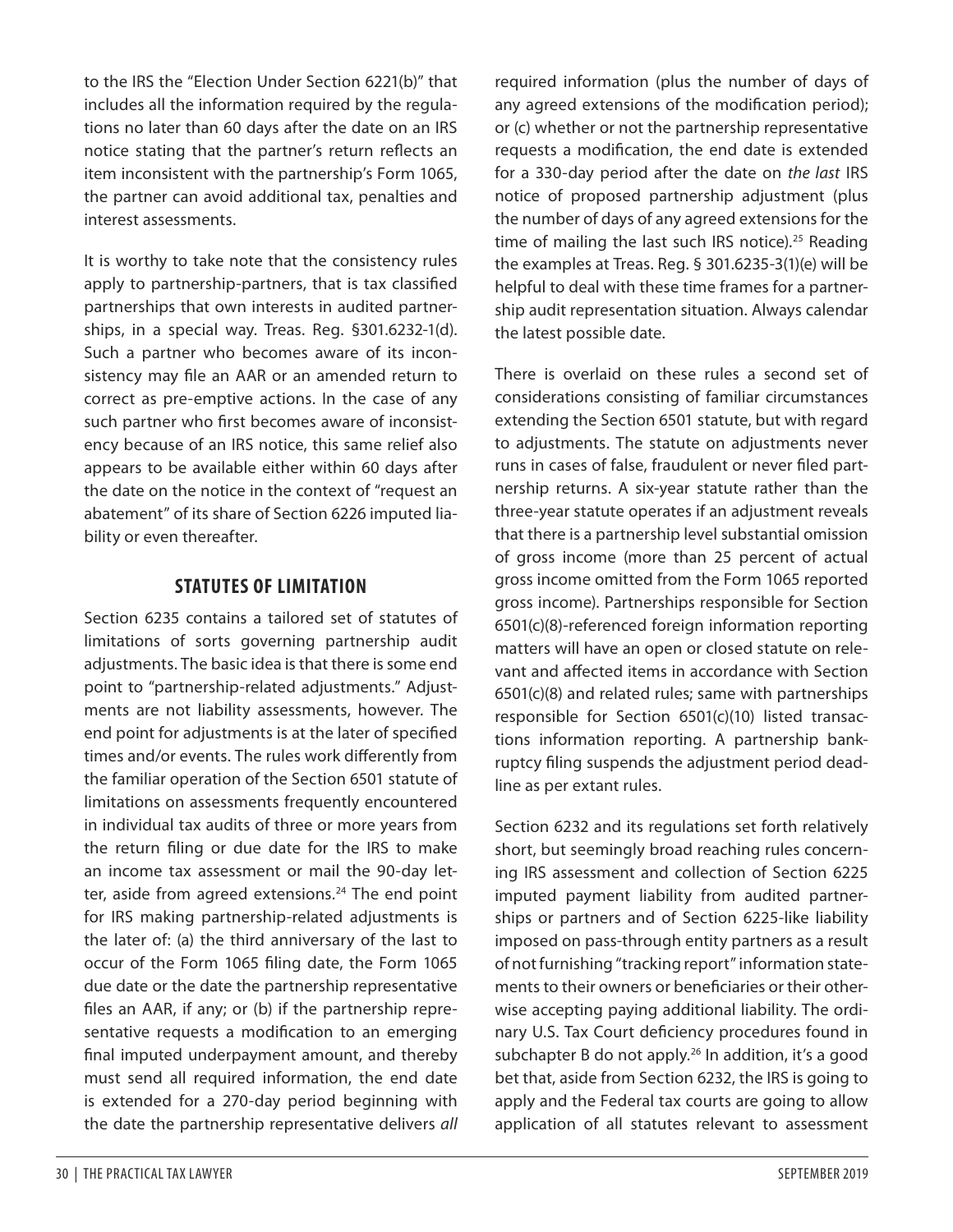and collection associated with Subtitle A income tax liability when the result is collection. It remains to be seen, but appears to be, that collection due process (CDP) appeals should be entertained by the IRS and the courts. Whether such partners, who did not have the chance to have substantive issues aired about partnership-related items affecting them, will be able to raise such substantive issues in the CDP process remains to be seen.<sup>27</sup> Section 6232, its requlations and their ramifications will someday merit separate treatment.

#### **CONCLUSION**

The IRS intends to soon start auditing partnerships. It will be interesting to look back five and 10 years from now to see whether or not there arose about the same number of court controversies about the

#### **Notes**

- 1 Chapter 63—Assessment, Subchapter D--Treatment of Electing Large Partnerships is traceable to P.L.114-74 and the Taxpayer Relief Act of 1997 (P.L.105-34). See former Code Sections 6240-6255. See also, Subchapter K former Code Sections 771-777.
- 2 See, e.g., Kaplan v. United States, 133 F.3d 469 (7th Cir. 1998) (no violation of due process or equal protection safeguards of U.S. Constitution when "non-notice" partners were blindsided by tax assessment notices and had no judicial recourse against them). Under the TEFRA partnership audit rules, less than one-percent partners in partnerships of more than 100 did not have the rights to notice of audit events.
- 3 The 2015 legislation lacks legislative history as defined by the Supreme Court. United States v. Wood, 134 S. Ct. 557 (2013). The Joint Committee Staff issued two "Bluebooks": JCS-144-15 (2015) and JCS-1-16 (2016), which while not legislative, are bound to be helpful sometimes.
- 4 REG-136118-15 (August 17, 2018) is a set of proposed regulations in response to the 2018 technical corrections act. It was largely finalized as a result of T.D. 9844 (February 21, 2019). It states that the Explanation of Provisions parts to the following earlier proposed regulations withdrawn by REG-136118- 15 remain helpful to understand some of the IRS's intentions: REG 136118-15 (June 14, 2017); REG-119337-17 (November 30, 2017); REG-120232 and REG-120233 (December 17, 2017); REG-118067-17 (February 2, 2018).
- 5 At present, final rules are wanted about tax basis and tax attribute adjustments to be made in Section 6225 and Section 6226 procedural contexts. REG-118067-17 (February 2, 2018) contains proposed rules.
- 6 The Preamble indicates that the IRS anticipates the National Office of Appeals will play a role in the centralized

new rules as had arisen about the TEFRA audit rules within these same time frames. There are going to be plenty of legitimate controversies among a partnership's treatment of a partnership-related item, the IRS's treatment, and any given partner's treatment, so, too, it is likely that the new rules will give rise to at least a few court decisions about how exactly they operate in situations like this. Unless and until the partnership audit process ossifies as a result of experience, since the rules reflect considerable leeway to respectfully request things of the revenue agents and to be proactive during the audit, like suggesting solutions, one has opportunities to get better results. Many partners ignoring or forgetting about letters, statements and notices sent to them, including pass-through entity partners, are going to find themselves exclusively with IRS collection problems on their hands.

audit process. No particulars are given. A final notice of partnership adjustment results in a 90-day deadline to file an action in court, presumably IRS procedures will be forthcoming about appeals of proposed notices of partnership adjustment. Tax Court Rule 255.1(c) (July 15, 2019) states that the court does not have jurisdiction unless a partnership representative files a petition within 90 days of the date of a final notice mailing.

- 7 Commissioner v. Bollinger, 485 U.S. 340 (1988) sets forth the definition of and how a mere nominee relationship is created for income tax purposes.
- 8 Treas. Reg. § 301.6231-1(f) gives an IRS agent authority to withdraw a notice of proposed partnership adjustment.
- 9 Treas. Reg. § 301.6223-1(f) includes interesting, corporate governance-like considerations to guide the relevant IRS people in designating partnership representatives. The regulations also state the IRS will mail a 30-day notice of intention to designate. In some cases, the partners will come up with their own person in time for the IRS to consider that person for the job. Tax Court Rule 255.6 anticipates disputes over who really is the "PR" when and after a petition is filed with the court.
- 10 The standard contact letter with or without an IRD is more innocuous in that the "notice of administrative proceedings" sets up statutory deadlines and audit consequences for not meeting them. Two instances are a partnership representative's deadline for filing an AAR and a partner's deadline filing a statement of inconsistent position. Section 6231(b). The IRM has yet to be reworked to guide agents soon to be working within the new procedures.
- 11 Unless waived by the partnership representative, (B) the notice of final partnership adjustment may not be mailed by the IRS earlier than 270 days after its mailing of (A) the